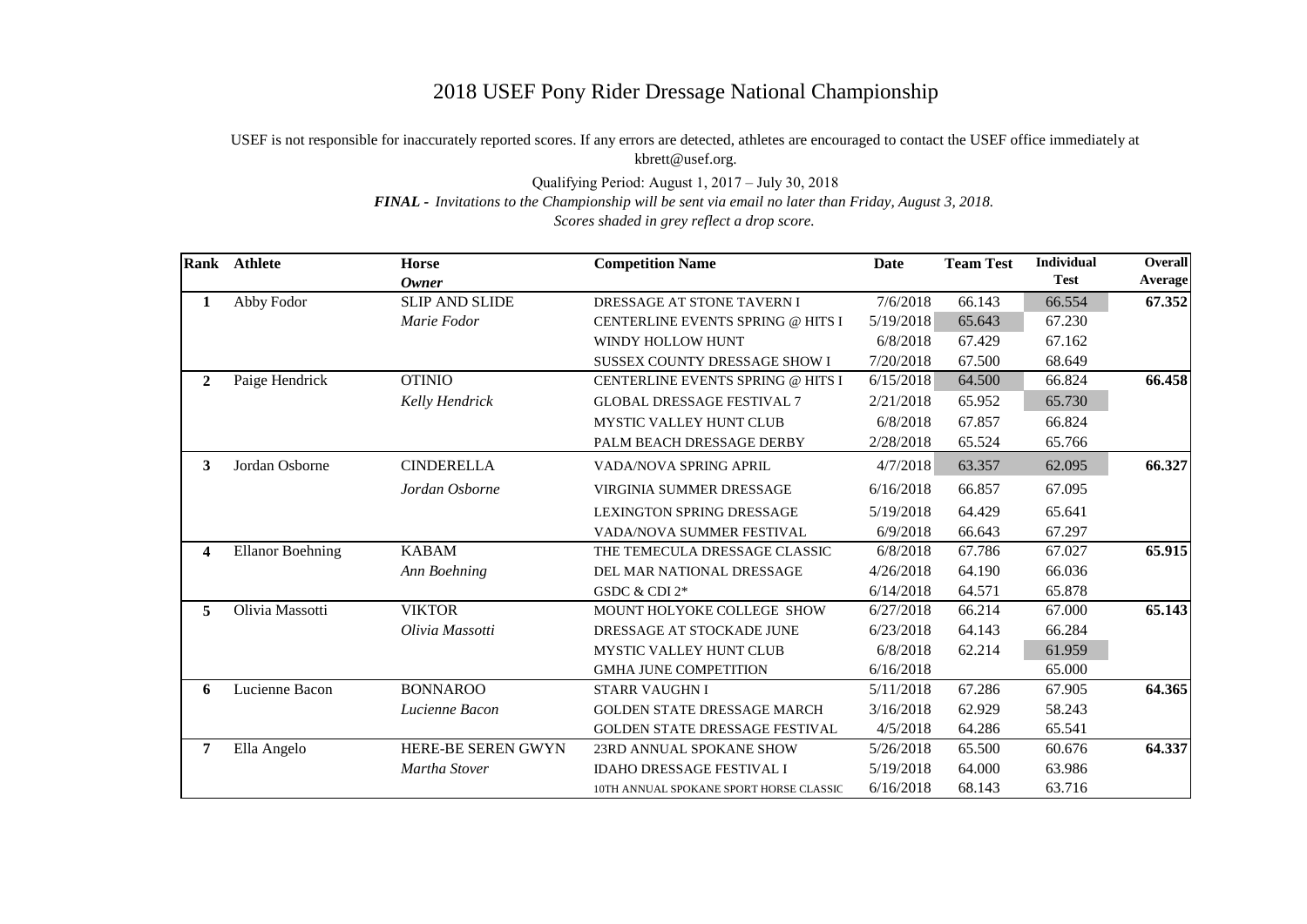|                    | Rank Athlete          | <b>Horse</b><br><b>Owner</b> | <b>Competition Name</b>                                | Date      | <b>Team Test</b> | Individual<br><b>Test</b> | Overall<br>Average |
|--------------------|-----------------------|------------------------------|--------------------------------------------------------|-----------|------------------|---------------------------|--------------------|
| 8                  | Ella Fruchterman      | SOFINE STRAIT MAN            | MAY FLOWER I DRESSAGE SHOW                             | 5/11/2018 | 63.357           | 62.973                    | 62.579             |
|                    |                       | Ella Fruchterman             | DRESSAGE AT LAMPLIGHT JULY                             | 7/20/2018 | 60.071           | 61.284                    |                    |
|                    |                       |                              | SILVERWOOD DRESSAGE JULY II                            | 7/28/2018 | 61.571           | 66.216                    |                    |
| 9                  | <b>Caitlyn Massey</b> | <b>ZASSAFRASS</b>            | THE GOOD HORSEMAN                                      | 4/28/2018 | 59.143           | 60.541                    | 62.332             |
|                    |                       | Kathleen Massey              | DRESSAGE AT LAMPLIGHT JULY                             | 7/20/2018 | 61.929           | 60.676                    |                    |
|                    |                       |                              | TENNESSEAN EXPRESS DRESSAGE                            | 6/9/2018  | 66.500           | 65.203                    |                    |
| <b>10</b>          | Annelise Klepper      | <b>HB VIRGINIA</b>           | <b>GLOBAL DRESSAGE FESTIVAL 7</b>                      | 2/21/2018 | 59.667           | 60.189                    | 62.200             |
|                    |                       | Annelise Klepper             | PALM BEACH DRESSAGE DERBY                              | 2/28/2018 | 61.143           | 60.311                    |                    |
|                    |                       |                              | <b>GLOBAL DRESSAGE FESTIVAL 10</b>                     | 3/14/2018 | 62.286           | 62.653                    |                    |
|                    |                       |                              | MID OHIO DRESSAGE SPRING I                             | 4/20/2018 | 61.429           | 65.378                    |                    |
| 11                 | Hannah Devine         | <b>MASTERPIECE</b>           | MYSTIC VALLEY HUNT CLUB                                | 6/8/2018  | 61.571           | 61.257                    | 62.127             |
|                    |                       | Christina Devine             | YOUNG HORSE DRESSAGE AT MWW                            | 6/2/2018  | 60.500           | 60.946                    |                    |
|                    |                       |                              | CENTERLINE EVENTS SPRING @ HITS I                      | 6/15/2018 | 64.571           | 63.919                    |                    |
|                    |                       |                              | ESDCTA MEMORIAL WEEKEND                                | 5/26/2018 | 59.857           |                           |                    |
| 12                 | Meaghan Davis         | <b>AL CAPONY</b>             | FORT WORTH COWTOWN DRESSAGE I                          | 3/24/2018 | 62.214           | 61.284                    | 61.680             |
|                    |                       | <b>Meaghan Davis</b>         | TEXAS ROSE DRESSAGE CLASSIC I                          | 4/6/2018  | 59.929           | 61.419                    |                    |
|                    |                       |                              | OKLAHOMA DRESSAGE SOCIETY SPRI                         | 5/5/2018  | 59.143           | 54.054                    |                    |
|                    |                       |                              | <b>GSEC DIAMOND CLASSIC I</b>                          | 5/27/2018 | 64.286           | 60.946                    |                    |
| <b>Alternates:</b> |                       |                              |                                                        |           |                  |                           |                    |
| 13                 | Alexa Brown           | <b>MHS MAGNESTAR</b>         | WEST COAST DRESSAGE FESTIVAL 2                         | 1/17/2018 | 62.143           | 59.243                    | 61.670             |
|                    |                       | Alexa Brown                  | CDS SAN DIEGO MID-WINTER SHOW                          | 2/10/2018 | 63.357           | 62.365                    |                    |
|                    |                       |                              | WEST COAST DRESSAGE FESTIVAL I                         | 1/3/2018  | 60.457           | 59.865                    |                    |
|                    |                       |                              | WEST COAST DRESSAGE FESTIVAL 3                         | 1/31/2018 | 61.829           | 60.459                    |                    |
| 14                 | Meredith Denton       | <b>JUST G</b>                | TENNESSEAN EXPRESS DRESSAGE                            | 6/9/2018  | 61.640           | 63.716                    | 61.036             |
|                    |                       | <b>Meredith Denton</b>       | KDA SUMMER CLASSIC I                                   | 7/6/2018  | 56.071           | 62.973                    |                    |
|                    |                       |                              | DRESSAGE AT LAMPLIGHT JULY                             | 7/20/2018 | 61.429           | 57.027                    |                    |
|                    |                       |                              | KDA SPRING WARM-UP SHOW                                | 5/25/2018 | 56.571           | 60.068                    |                    |
| 15                 | Megan De Michele      | <b>AGRIPIN RUDY</b>          | VADA/NOVA SUMMER FESTIVAL                              | 6/9/2018  | 58.857           | 60.541                    | 61.023             |
|                    |                       |                              | Victoria Hutcheson-De Michele VIRGINIA SUMMER DRESSAGE | 6/16/2018 | 62.857           | 61.757                    |                    |
|                    |                       |                              | VADA/NOVA SPRING APRIL                                 | 4/7/2018  | 60.360           | 61.622                    |                    |
|                    |                       |                              | WILLIAMSTON SPRING DRESSAGE                            | 4/14/2018 | 59.000           | 56.876                    |                    |
| 16                 | Sailor Boden          | <b>BLITZWANE</b>             | WEST COAST DRESSAGE FESTIVAL 2                         | 1/17/2018 | 58.143           | 59.892                    | 60.110             |
|                    |                       | Susan Peacock                | WEST COAST DRESSAGE FESTIVAL 4                         | 2/14/2018 | 60.029           | 63.027                    |                    |
|                    |                       |                              |                                                        |           |                  |                           |                    |